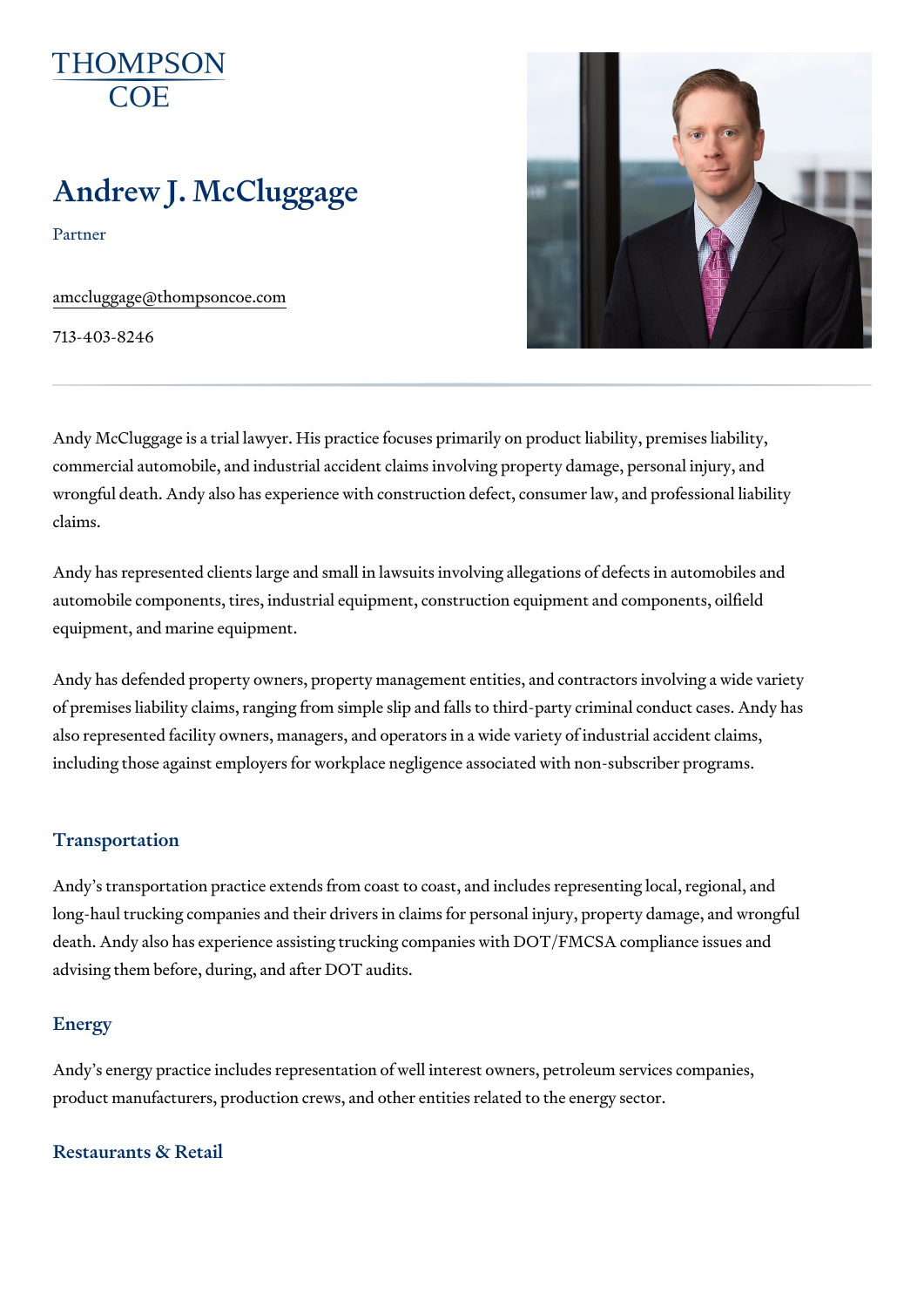Andy represents bar and restaurant owners in Dram Shop/Liquor Liability claims throughout Texas ranging from allegations of simple personal injury to multiple fatalities. He has successfully resolved dozens of Dram Shop cases despite catastrophic liability and damages facts.

# Construction

Andy has represented contractors of all sizes in construction defect claims and has obtained favorable decisions from both Courts and Arbitration Panels in these cases.

## Representative Experience

Obtained favorable jury verdicts in trucking lawsuits involving serious personal injury and aggravated liability facts coupled with admitted fault.

Trial and Arbitration experience in personal injury, consumer law, and construction defect actions.

Obtained Summary Judgment on behalf of large residential homebuilder in personal injury action. Affirmed on Appeal

lonso v. Westin Homes Corporation, et al. 2016 WL 7234474 (Tex. App.—Houston [14th Dist.] December 13, 2016, no pet.)

Obtained denial of all claims from Arbitration Panel on behalf of subcontractor in construction defect arbitration seeking nearly \$2 Million in damages arising out of renovation work on a condominium complex in Galveston, Texas.

Obtained Summary Judgment on behalf of international valve and fitting manufacturer in negligence and premises liability action.

Obtained Summary Judgment on behalf of Fortune 500 clothing retailer in premises liability action.

Represents national products manufacturers in catastrophic personal injury and wrongful death claims.

Represents major automobile parts retailer in premises liability, product liability, commercial automobile claims, and consumer law/DTPA claims.

Represents local and regional transportation companies in DOT audits.

Represents national, regional, and local transportation companies in personal injury and wrongful death claims.

## Awards & Recognition

TEXAS SUPER LAWYERS - RISING STAR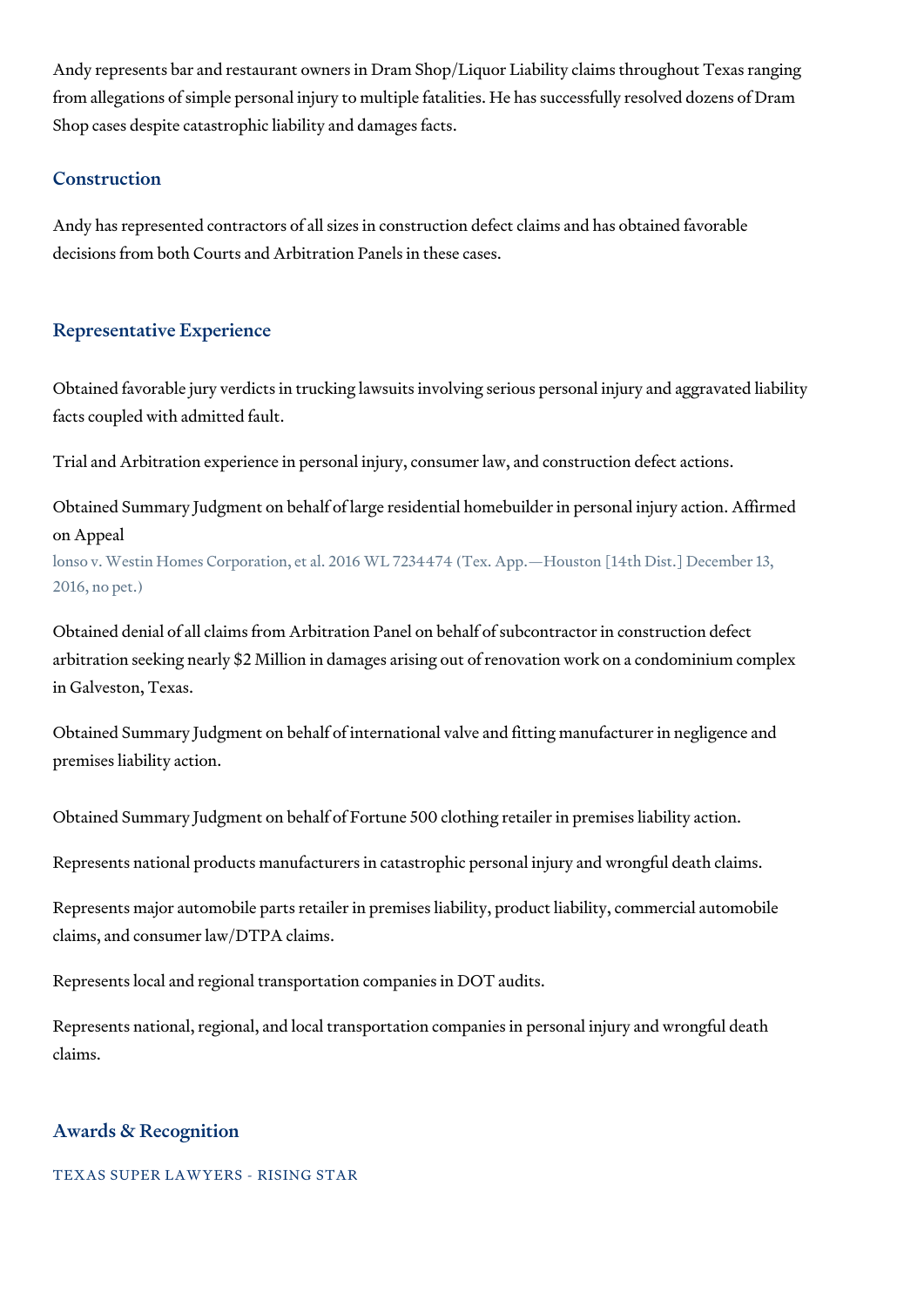Listed for Personal Injury - General: Defense, Civil Litigation: Defense 2013-2022

#### Related Services

[General Liability/Catas](https://www.thompsoncoe.com/people/andrew-j-mccluggage/)trophic Injury

[Products Liability &](https://www.thompsoncoe.com/people/andrew-j-mccluggage/) Mass Torts

#### Publications & Speaking Engagements

[Texas Supreme Court Clarifies Plaintiff s Burden f](https://www.thompsoncoe.com/resources/publications/texas-supreme-court-clarifies-plaintiffs-burden-for-establishing-vicarious-liability/)or Establishing Vicariou Apr 18, 2018

[What happens when the claimant settles](https://www.thompsoncoe.com/resources/publications/what-happens-when-the-claimant-settles-with-the-tortfeasor-pre-suit/) with the tortfeasor pre-suit? May 15, 2015

# Education, Admissions & Activities

EDUCATION

South Texas College of Law J.D., magna cum laude, 2008 South Texas Law Review Board of Advocates

Texas A&M University B.A., 2005 History

BAR ADMISSIONS

### Texas 2008

COURT ADMISSIONS

United States District Court of Texas Southern, Eastern, Western

PROFESSIONAL AND COMMUNITY ACTIVITIES

Defense Research Institute Trucking Law Committee, Regional Editor: DRI Trucking Law Compendium